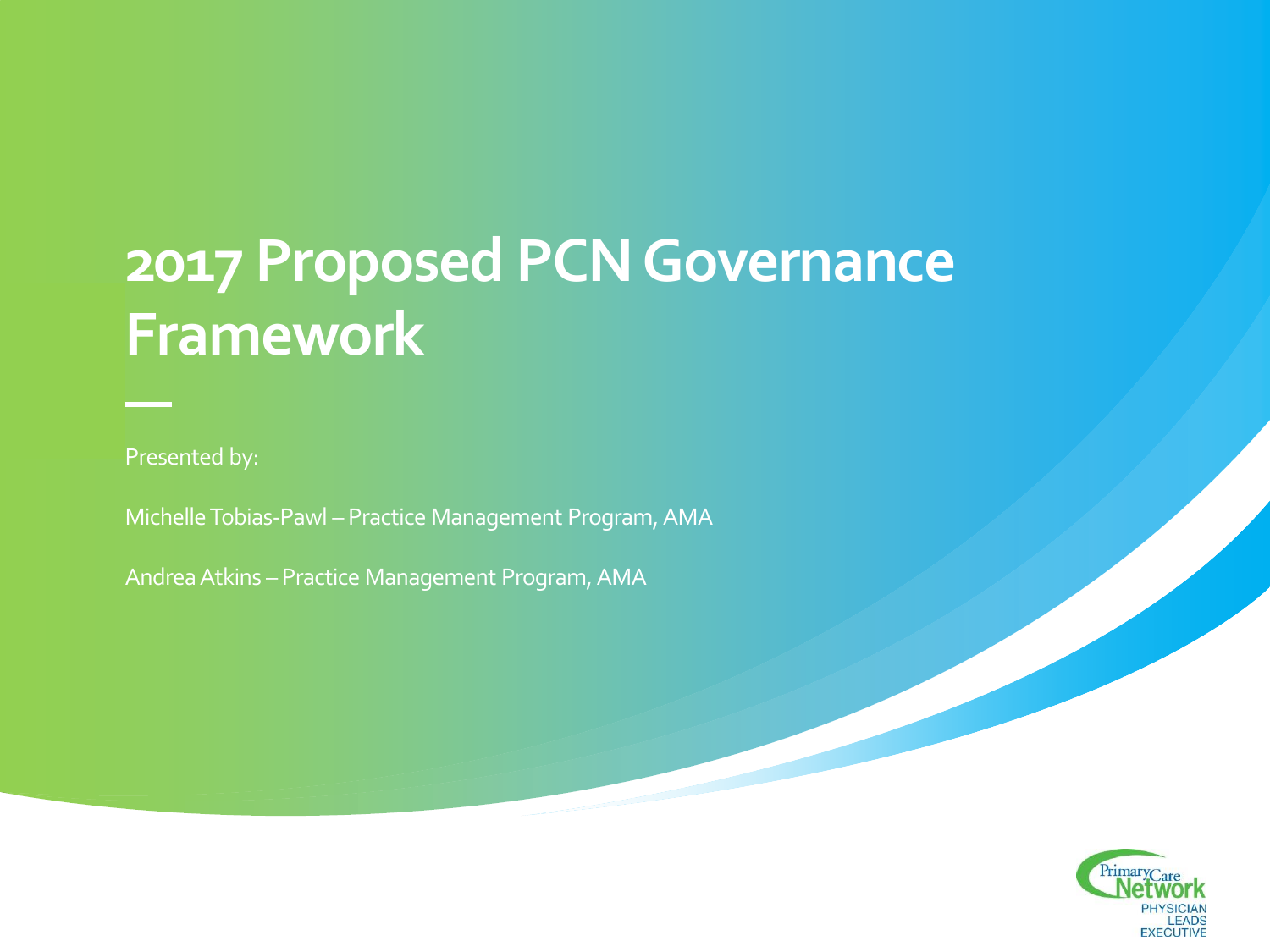

- How is this framework relevant?
- What has been the feedback so far?
- What are some key details and how does this impact you?
- What's Next?

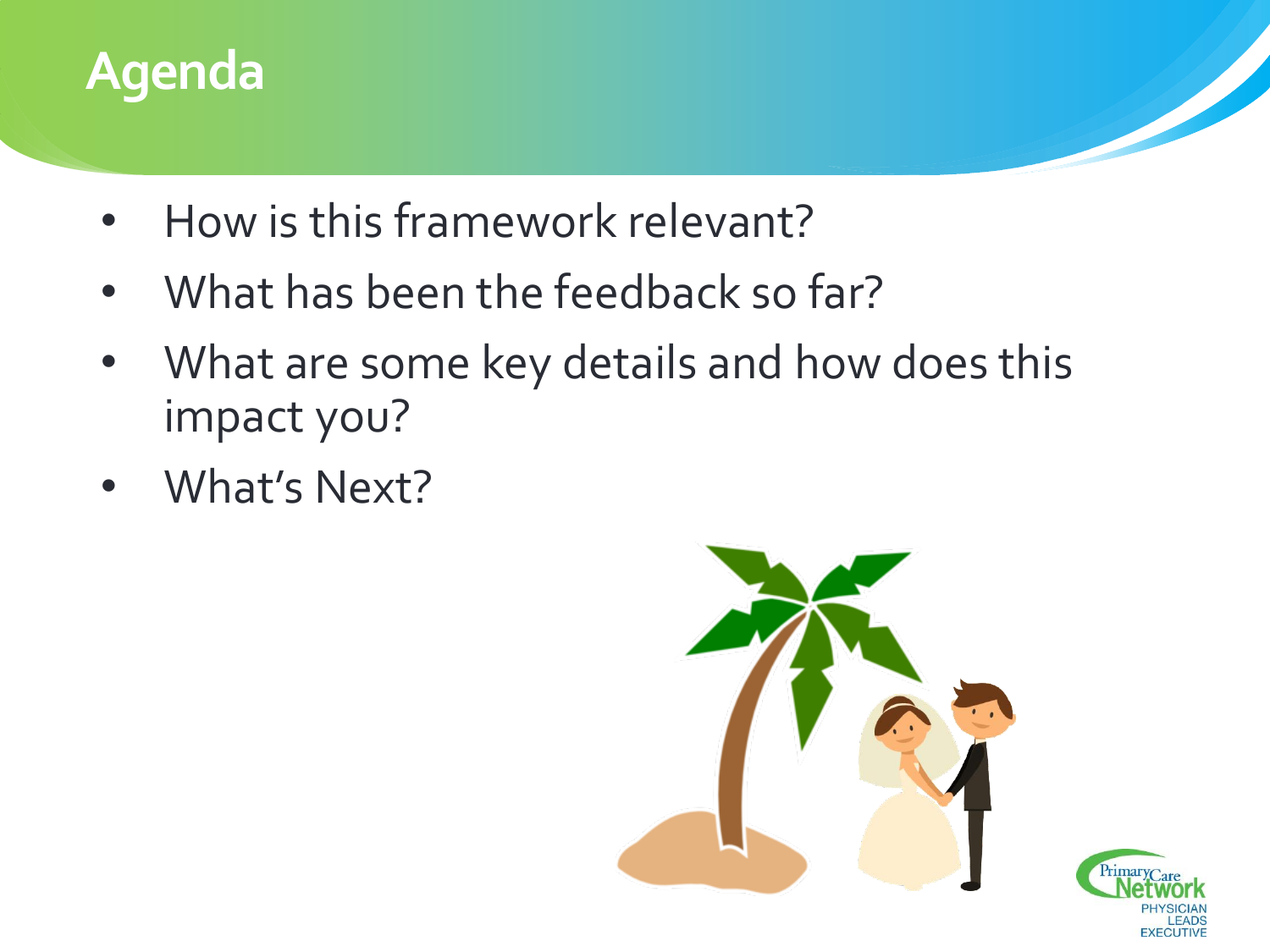**What does the Proposed PCN governance framework and a destination wedding have in common?**

- $\checkmark$  PCNs developing and evolving – JVA in place
- $\checkmark$  Amending Agreement
- $\checkmark$  Begin creating a framework as an integrated group
- $\checkmark$  Decide on the proposed PCN Governance Framework
- $\checkmark$  Communicate the details of the Framework to EDs, PCNs, Boards, and Physician members
- = Relationship is exclusive & committed
- = Proposal
- = Begin planning the wedding with both families' input
- = Decide on a destination wedding in Honolulu, Hawaii
- = Send the invite out to friends and family

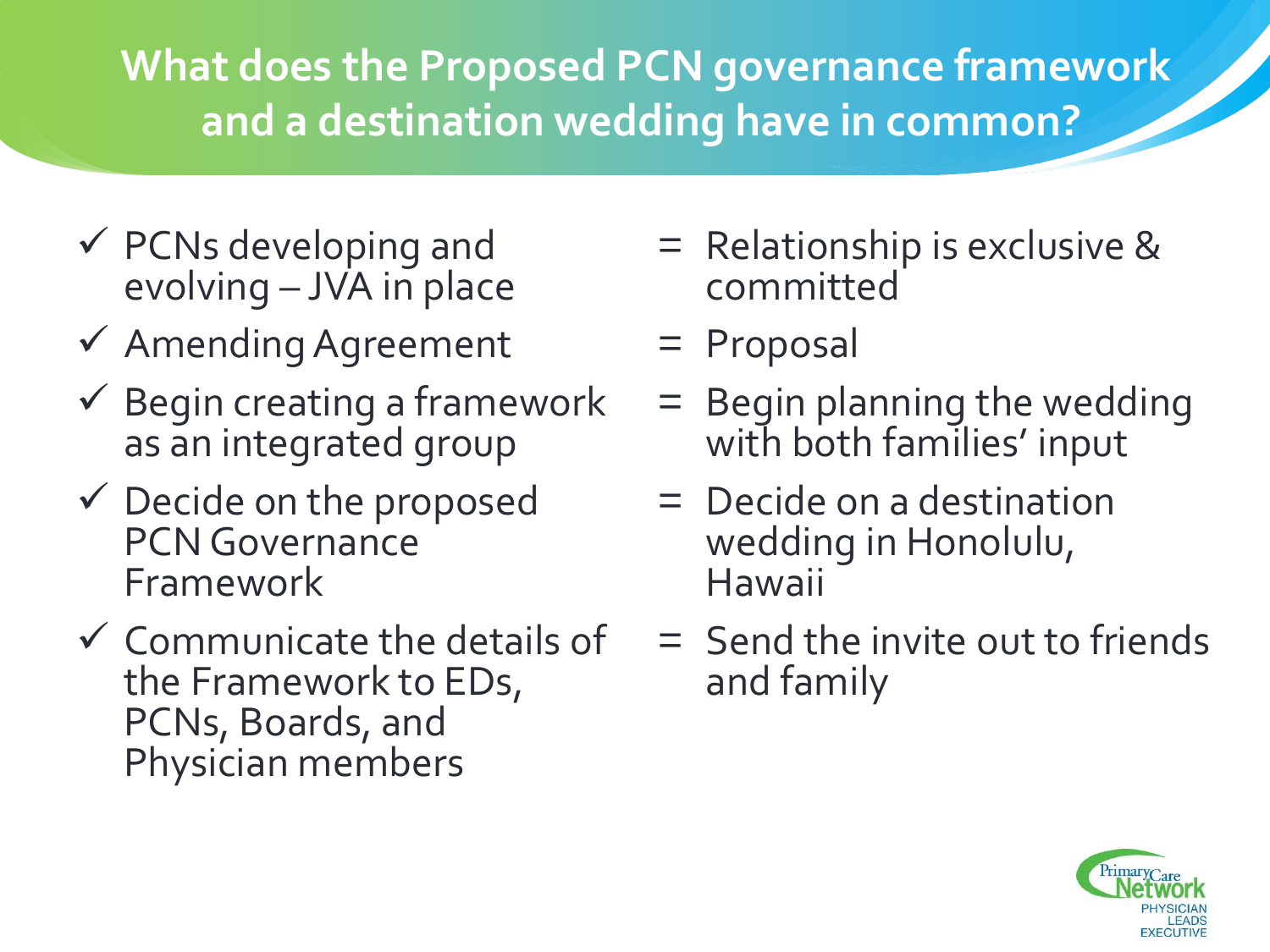#### **What does the Proposed PCN governance framework and a destination wedding have in common?**

- $\checkmark$  Respond to any questions pertaining to the Framework and the implications of it
- $\checkmark$  Communicate updates that follow from issues raised. Prepare for the PCN physician vote
- $\checkmark$  Physician vote takes place and the future of the framework is confirmed
- = Respond to any questions or issues raised by the invite or details of the destination
- = Communicate updates that follow from issues raised. Prepare for the number of guests coming
- = Embark on the journey and the wedding is set (will the bride and groom both say yes?)

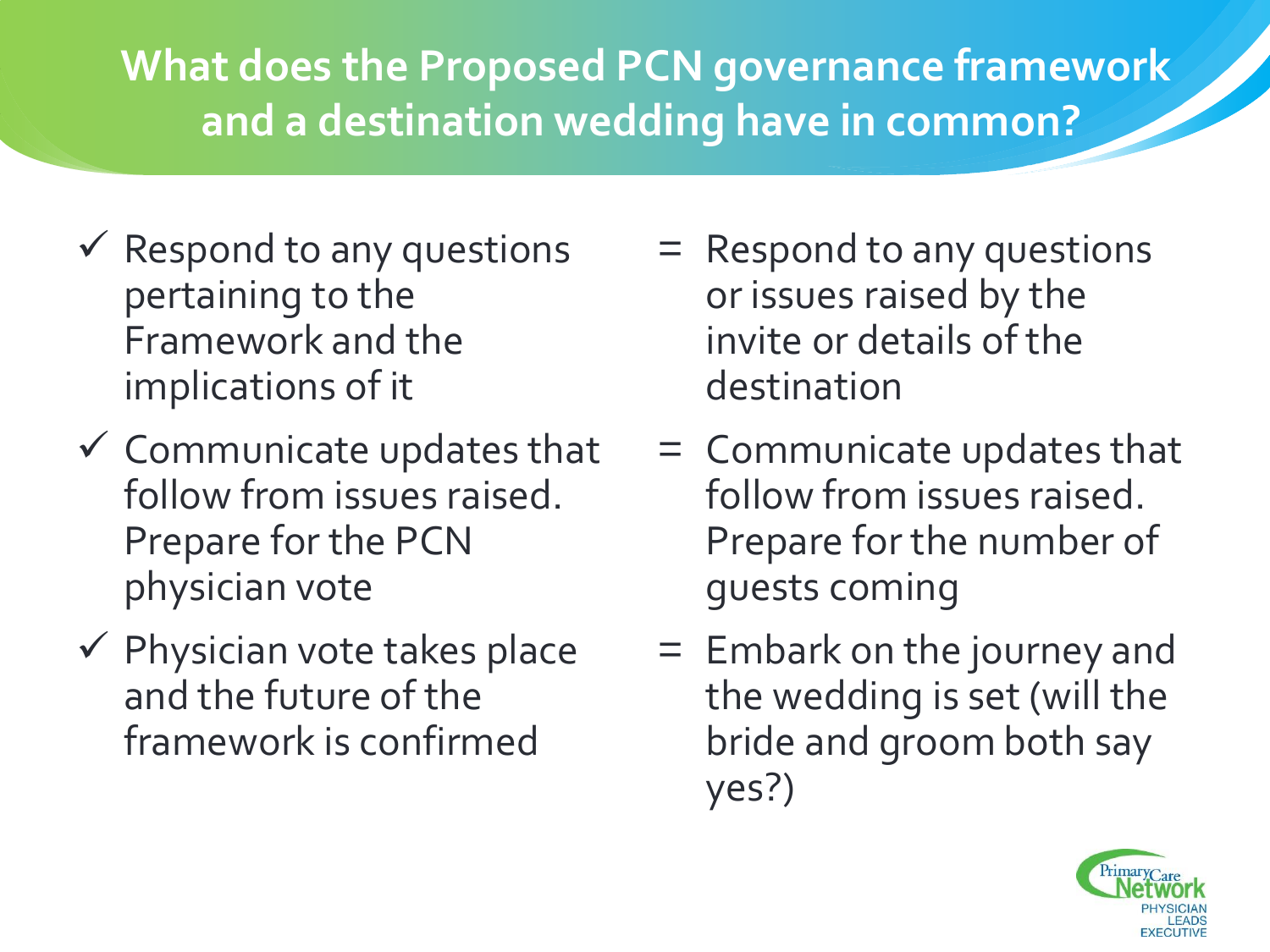# **Feedback to date**

- Greater involvement in decisions
- Unified voice
- Primary Care as a Priority
- Proactive and Inclusive
- Is this really a vote?
- What are the risks?
- How much of a change is this?



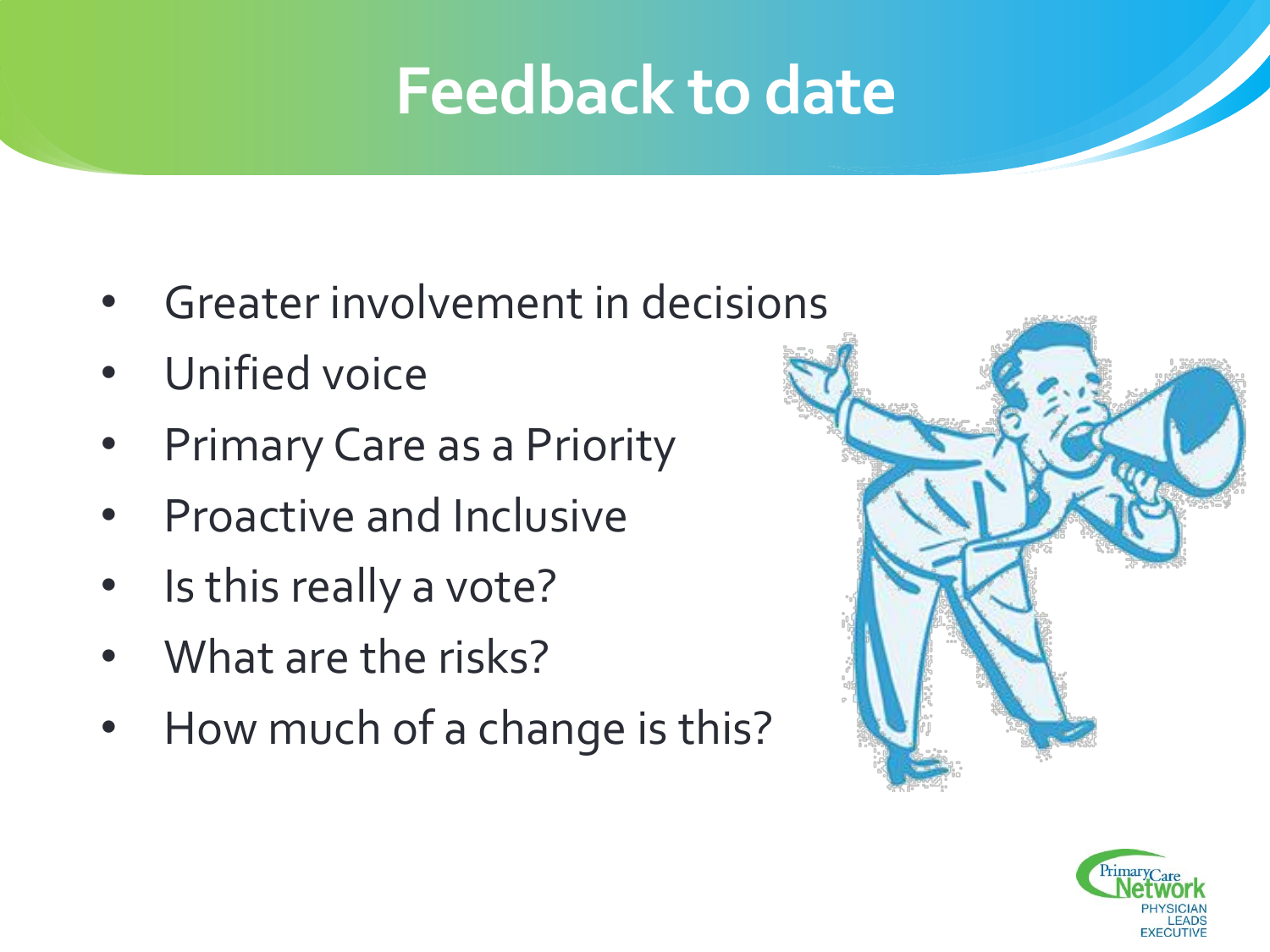### **Key Details – with the proposed governance framework…**

#### **What will Change?**

- Zonal and Provincial committees
- Stakeholders at the committee levels
- Reporting structure
- **Equity**
- **Influence**



#### **What will not Change?**

- NPCs as a legal entity
- Legal Models
- JVA
- The number of PCNs in the province
- Physician Leads representing at the zonal level
- Your roles

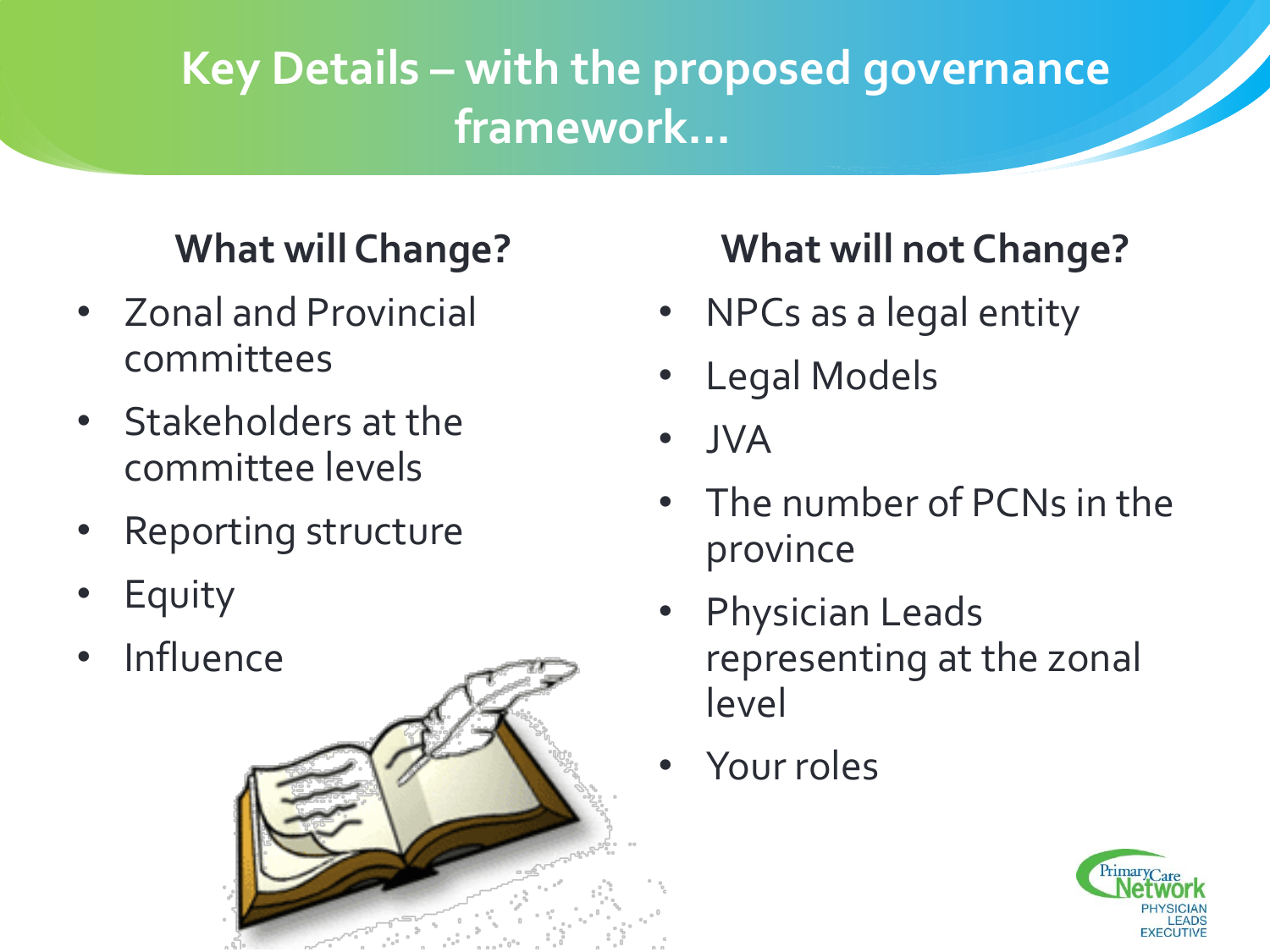## **What's Next?**

- The Physician Leads Executive Updates
- PCN Physician Leads initiating plans within their respective PCNs
- PMP support
- **Executive Director involvement**
- The Vote!
	- Online voting from May 14 – June 13, 2017